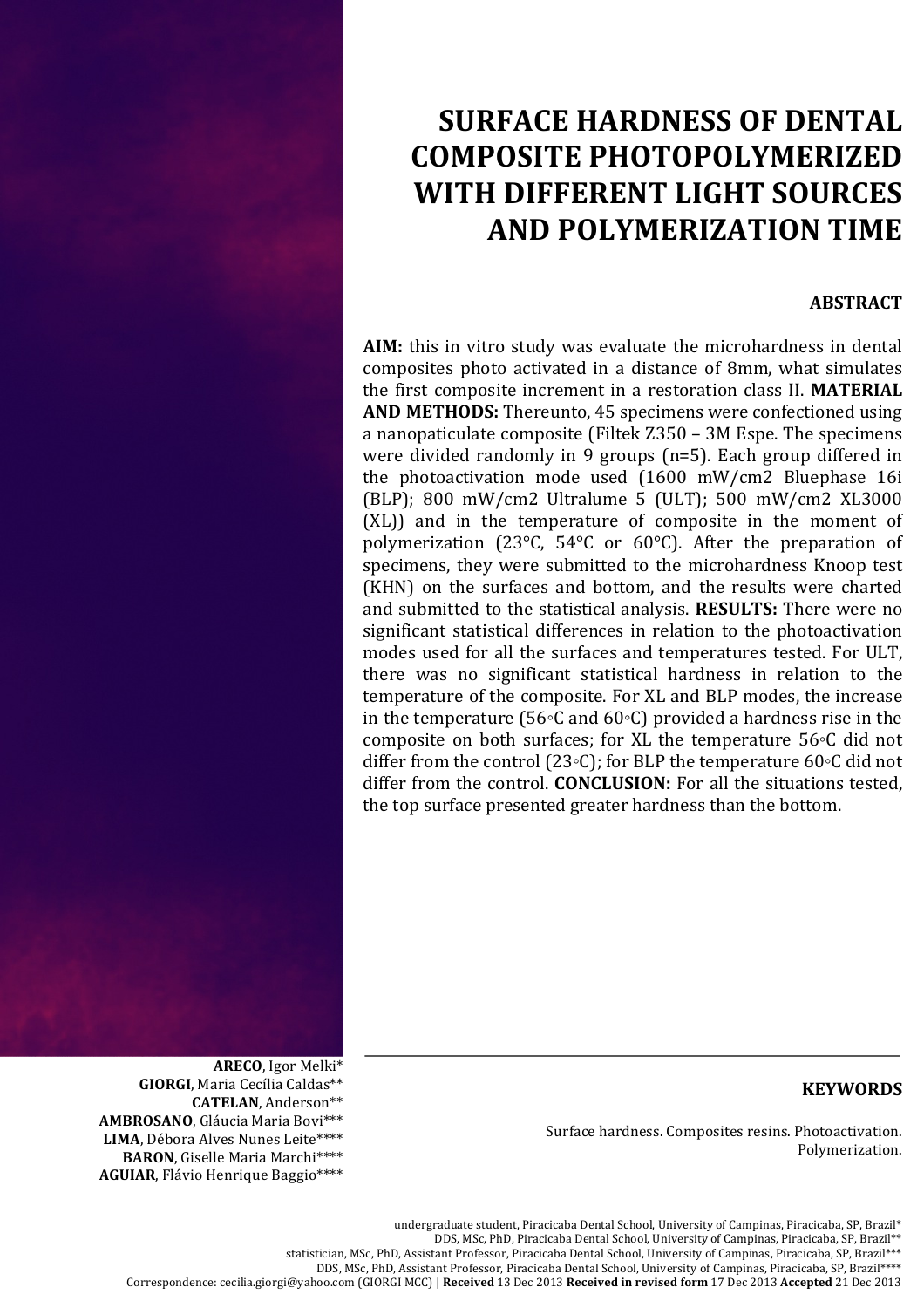#### **INTRODUCTION**

The polymerization reaction of dental composite occurs by conversion of monomer molecules in a structure of cross-linked polymers. $1,2$  When the canphorquinone, molecule responsible to start the polymerization reaction absorbs a light photon  $(\text{final}$  unity of light energy) in a wave-length about 467 nm, an electron of this molecule is driven to a higher energy level becoming in an excited state.<sup>3</sup> Therefore, canphorquinone collides with an amine and a free radical is formed. This radical may react with a carbon double link  $(C=C)$  of a monomer molecule starting the polymerization reaction, $4$  in which the monomers had the double carbon link broken in one or both extremity react with other monomers in the same situation and form polymer molecules.

The formation of polymer macromolecules is associated with the contraction of the composite polymerization. $1,2$ The higher the intensity of light energy (quantun) used in the photoactivation process, more photons will react with canphorquinone molecules inside the resinous matry of composite, increasing the conversion degree; in other words, the quantity of monomers converted in polymers. Thereupon, the quantity of light energy is the main factor to conversion degree of composite.<sup>5</sup>

However, it has been verified that resinous material is not completely polymerized, because contains a small quantity of residual monomers between the structures formed. $6,7$  As the conversion degree is related with physical properties of the composite, $8$  the quantity of monomers remaining is a codetermining of physical properties of the polymer resulting.<sup>6</sup>

There are several factors that may affect the quantity of light energy which the bottom and top surface of an increment receives, like type and size of the tip of the light curing unit, distance between the tip of the light curing unit and the composite surface, light intensity emitted by the light curing unit, the specificity of light emitted by the light curing unit, interaction between the light wave-length of the light curing unit and the starter agent of polymerization reaction, time of photoactivation, composition, color, opacity and composite thickness. $4,9-13$  Whether the composite increment does not receive total energy enough to an adequate polymerization reaction, several problems may appear determining the clinical failure of restoration. Among them we can cite: changes in physical properties, increase in pigmentation rate, increase in wear rate, increase in the cytotoxicity potential by presence of residual monomer, decrease of elasticity module, weak bond among tooth, adhesive and composite, and higher probability of collapse in tooth restoration interface.<sup>2,4,12,14,15</sup>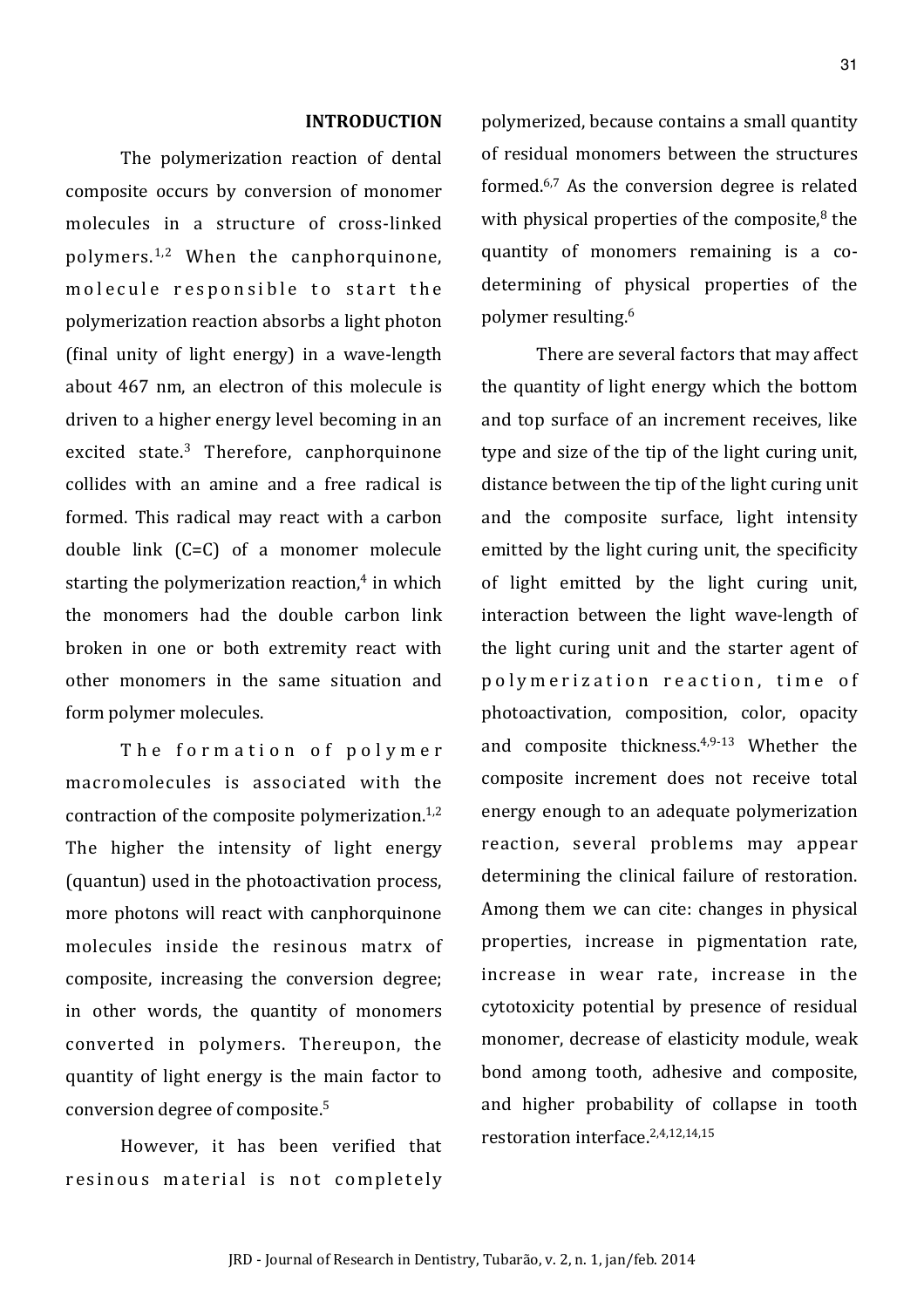Among the factors which may reduce the light intensity that achieves the composite, the only one which cannot be controlled by the dentist during the performance of the restoration of a deep cavity is the distance between the tip of the light curing unit and the surface of the composite increment. According to Prati et al.  $(1999)$ ,<sup>16</sup> only 1mm o fair interjacent between the tip of the light curing unit and the composite surface reduces intensity of the light energy in approximately 10%.!

In clinical situations when there are deep cavities, the distance between the first composite increment and the tip of the light curing unit is commonly higher than  $8 \text{ mm}$ , consequently it would reduces the light intensity that achieves the composite surface, decreasing the conversion degree and/or leading to the formation of polymers with linear structures. In both situations, the composite will present inferior physical properties, superficial and interface discoloration, and will result in weakness of restoration. $17$  When it is in contact with the oral environment, this not adequately polymerized composite can be solubilized, what accelerates the process of solubility of the adhesive and enable the marginal infiltration and secondary caries.<sup>6</sup>

Recently, studies have shown that the temperature increase of dental composite in the moment of photoactivation increases the

conversion degree of composite, improving some physical properties, without change the increase of intra-pulpal temperature. $^{18}$ 

The distance between the tip of curing device and material surface is one factor that cannot be controlled by the dentist during the restorative procedure in deep cavities, decreasing the light intensity that reaches on the material. Thus, a lower monomer conversion and/or a higher formation of linear polymers can occur, resulting on a restoration with poor physical properties.

The purpose of this study was to evaluate the microhardness of a composite resin at distance, simulating the first increment of composite restoration, using different lightcuring units and pre-heating temperatures. Two null hypotheses were tested: there would be no difference between the different (1) light-curing units and (2) pre-heating temperatures on the Knoop microhardness of the composite tested.

#### **MATERIAL-AND-METHODS**

In this study, a nanofilled (Filtek Z350, shade A2; 3M ESPE, St. Paul, MN, USA) composite resin was used. Forty five cylindrical specimens (n = 5) were prepared in circular Teflon mold for each composite, with 6 mm in internal diameter and 2 mm thickness, held between two glass slabs, separated by Mylar matrix strips, and then pressed with a 500 g load. The cavity was filled with one increment and randomly polymerized according to experimental groups: three LCUs (Bluephase 16i,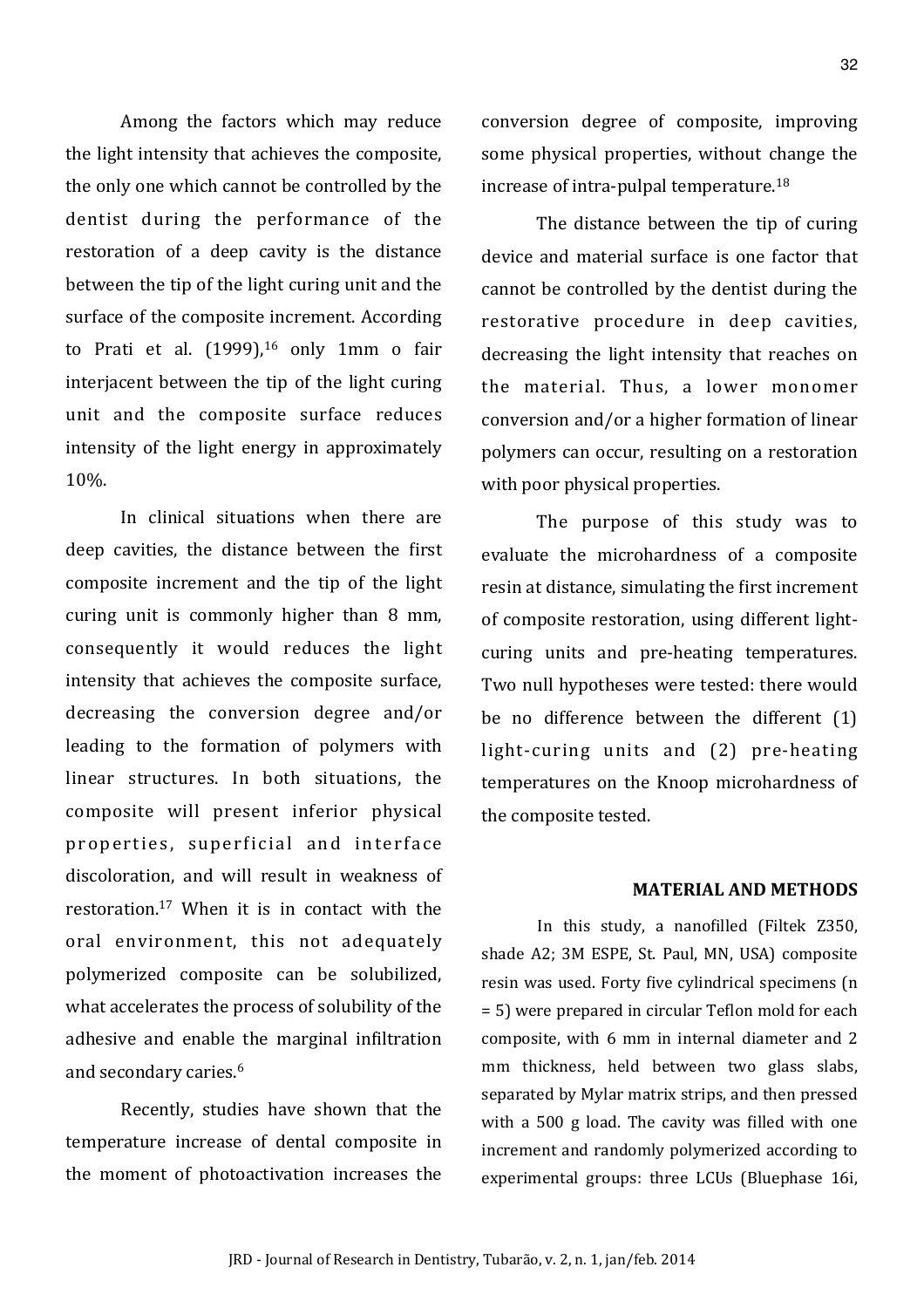Ultralume LED 5, and XL 3000) and three temperatures of pre-heating of the composite resin (23, 54, and 60 °C). The composite resin used was kept in an incubator (502, Fanem Ltda, Guarulhos, SP, Brazil) with respective pre-heating temperature during one hour before use. Polymerization was performed with tip of curing unit positioned at 8 mm distant from top surface of the sample (controlled by an electronic digital caliper). The LCUs used, irradiance, and radiant exposure are presented in table 1.

Each specimen was removed of the mold and dry stored in a lightproof vial at  $37$  °C for 24 h. After this period, the surface of each specimen was polished 1200-grit silicon carbide (SiC) grinding paper (CarbiMet 2 Abrasive Discs, Buehler, Lake Bluff, IL, USA).

Knoop hardness number (KHN) reading was measured on the top and bottom surfaces of each sample using a microhardness tester (FM; Future-Tech Corp, Tokyo, Japan) with a Knoop diamond indenter under 10-g load for 10 s. Eight indentations were made on each surface of the specimen, the first at  $500 \mu m$  of boundary and others 7 from this, distanced 200  $\mu$ m. The average of the 8 KHN values was calculated for each specimen.

The results of KHN on the top and bottom surface were submitted to two-way split-splot analysis of variance (ANOVA) and Tukey's test at the pre-set alpha of 0.05. The factors light-curing unit and temperature were considered in the

parcels and the factor surface (top and bottom surfaces) was considered in the sub-factor.

#### **RESULTS**

The light-curing units used, irradiance  $(mW/cm<sup>2</sup>)$ , and radiant exposure  $(J/cm<sup>2</sup>)$  are presented in Table 1. The results obtained are presented in the Table 2. ANOVA showed significant difference for the interaction of factors light-curing unit and temperature ( $p < 0.0004$ ). For ULT, there were no significant hardness statistical differences related to the composite temperature. For XL and BLP modes, the increase of temperature ( $56^{\circ}$ C and  $60^{\circ}$ C) provided a hardness increase on both surfaces of the composite; for XL, the temperature 56°C did not differ from the control (23 $°C$ ); and for BLP, the temperature 60 $°C$  also did not differ from the control. In all the situations tested, the top surface presented higher hardness than the bottom surface.

#### **DISCUSSION**

The appropriate polymerization is an important factor to obtain adequate physical properties of composite resins, and it is related with the better clinical performance. However, there are factor which may affect the quantity of light energy that top and bottom surfaces of a composite increment receives. $9-13$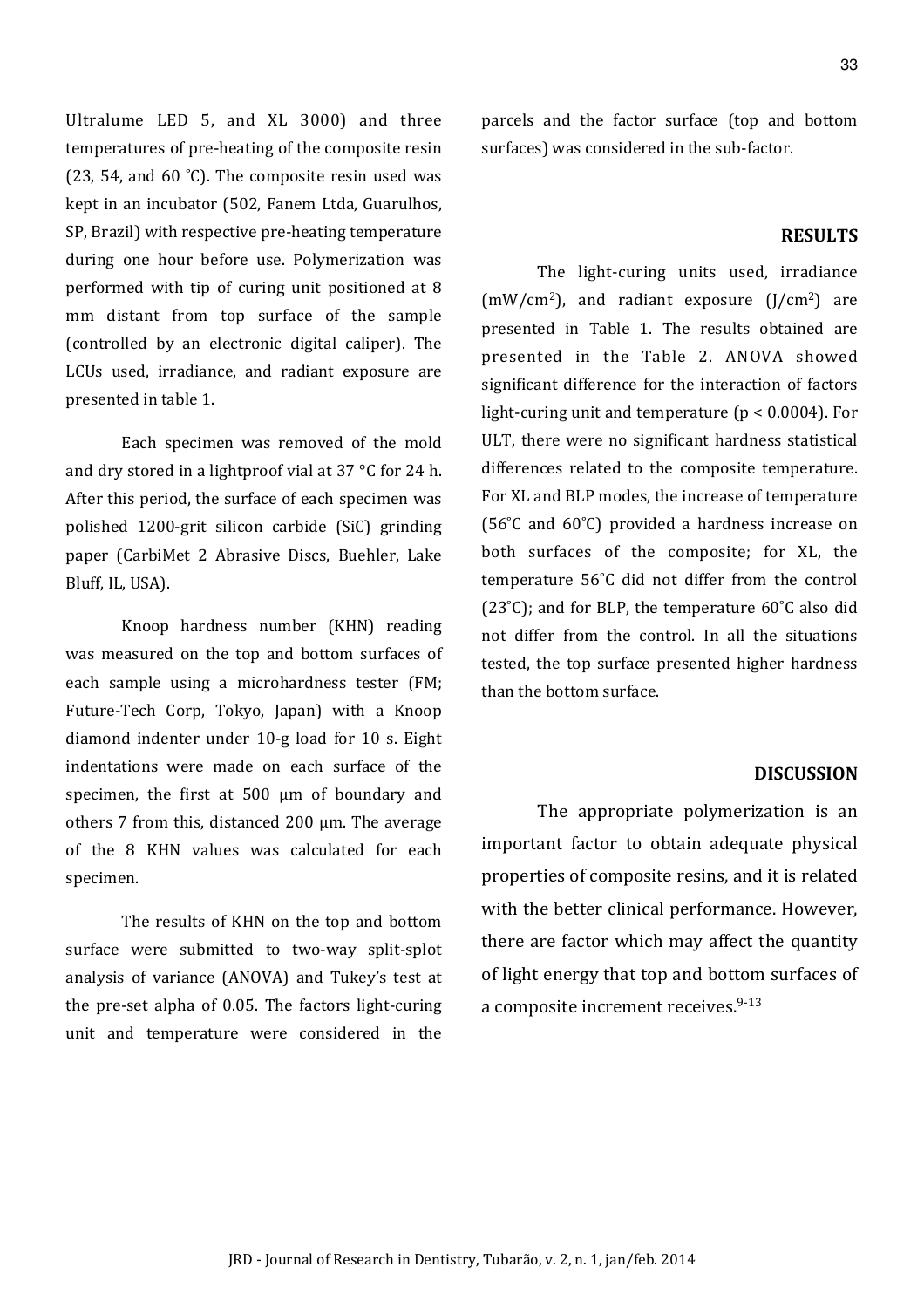Table 1 - Light-curing units used, irradiance  $(mW/cm<sup>2</sup>)$ , and radiant exposure  $(1/cm<sup>2</sup>)$ .

| Light-curing unit |               |                      | Irradiance at 0 Irradiance at 8<br>mm | mm  | Radiant<br>exposure at 0 | Radiant<br>exposure at 8 |
|-------------------|---------------|----------------------|---------------------------------------|-----|--------------------------|--------------------------|
|                   |               |                      |                                       |     | mm                       | mm                       |
|                   | Bluephase 16i | LED $2nd$ generation | 1100                                  | 400 | 22                       | 8                        |
|                   | Ultralume 5   | LED 3rd generation   | 700                                   | 280 | 14                       | 5.6                      |
|                   | XL 3000       | Halogen 1            | 450                                   | 200 |                          |                          |

Bluephase 16i: Vivadent, Bürs, Austria; Ultralume LED 5: Ultradent, South Jordan, UT, USA; XL 3000: 3M/ESPE, Grafenau, Germany. Irradiance was monitored by a radiometer (model 100; Demetron/Kerr, Danbury, CT, USA).

Table 2. Microhardness (Kg/mm2) means (S.D.) of the composite resins according to light-curing units, pre-heating temperatures, and surface analyzed.

| <b>Surface</b> | Source     | Temperature $(\circ C)$ |                  |                    |  |  |
|----------------|------------|-------------------------|------------------|--------------------|--|--|
|                |            | 23                      | 56               | 60                 |  |  |
| Top            | <b>BLP</b> | 63,5 $(20,6)*$ Ba       | 83,2 (22,4)* Aa  | 63,5 $(31,9)*$ ABa |  |  |
|                | <b>ULT</b> | $70,4(9,7)*$ Aa         | $65,3(11,8)*$ Aa | $88,4(34,8)*$ Aa   |  |  |
|                | X          | $53,4(17,5)*$ Ba        | 59,9 (15,9)*ABa  | $78,3(42,6)*$ Aa   |  |  |
| <b>Bottom</b>  | <b>BLP</b> | 19,5 (5,4) Ba           | $38,3(8,1)$ Aa   | $20,6(5,1)$ ABa    |  |  |
|                | <b>ULT</b> | 35,8 (9,7) Aa           | $28,8(8,3)$ Aa   | $34,0(5,1)$ Aa     |  |  |
|                | Xl         | $16,3(8,4)$ Ba          | 22,4 (3,6) ABa   | $43,6(15,5)$ Aa    |  |  |

\*It differs of bottom surface (p < 0.0001). Distinct letters (capital in the row and lower in the column within of each composite) are statistically different ( $p \le 0.05$ ).

Among these factor, the radiant light incidence emitted by different devices for photoactivation and the photoactivation temperature were analyzed in this study. The results showed that only the factor temperature was able to increase the hardness of composites photoactivated at 8mm distance. For all the factors studied, the top surface presented higher hardness when compared to the bottom one.

The composite resin has as characteristic reducing the intensity of light that passes by the body, decreasing the action of polymerization of the sample. The light penetrates in the sample body and decreases its polymerization effectiveness, changing significantly the values until the base of the sample.<sup>16</sup> It demonstrated higher hardness in the sample on the top region both in different temperatures and with different types of sources used in the research.

In relation to the sources studied (specificity of light on the composite hardness) both halogen light and LEDs of 2nd and 3rd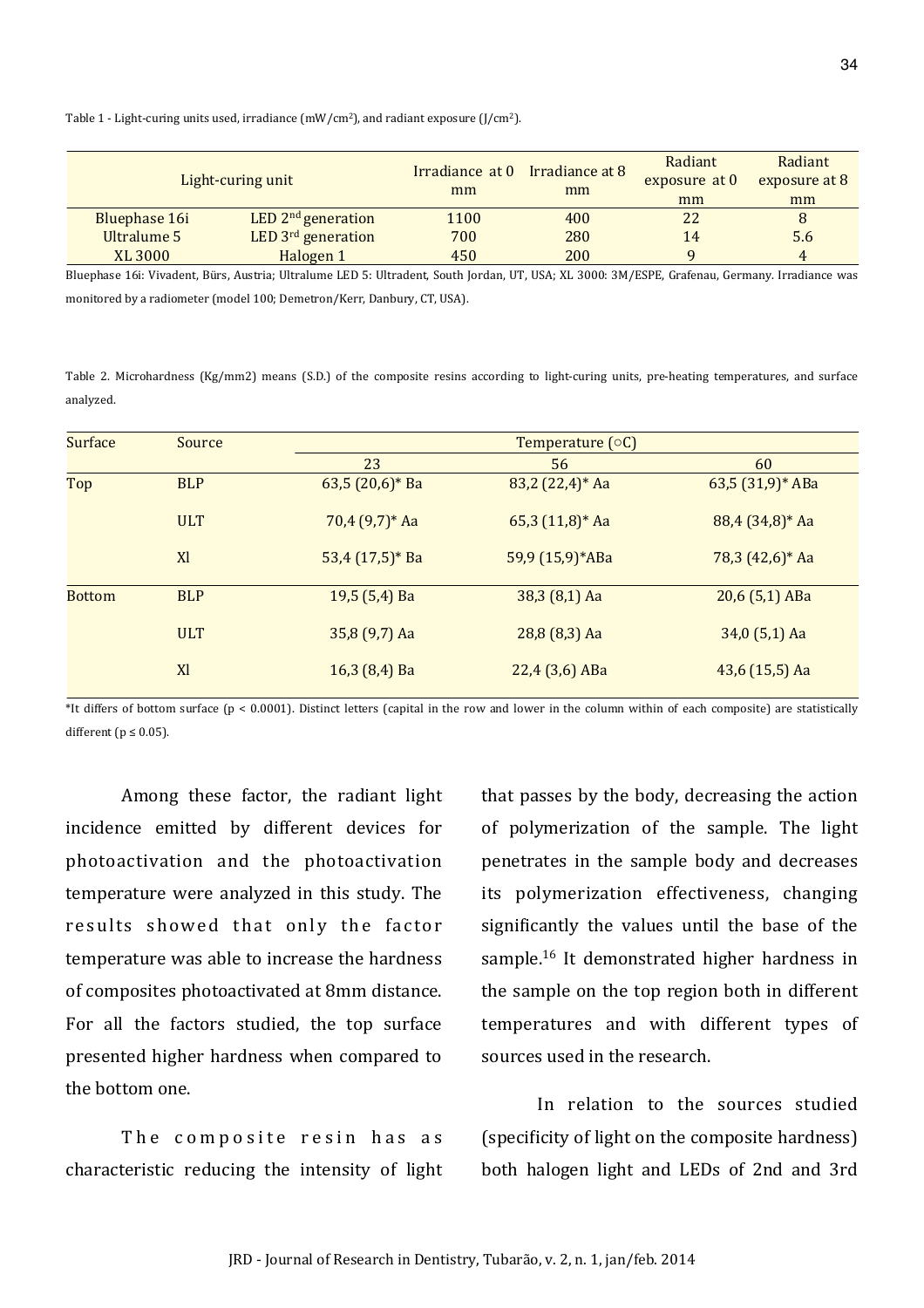generation did not present statistical differences. However, it was verified that different temperatures influenced statistically the composite hardness. The type of composite used may explain the absence of differences among the photoactivation modes, both on the base and on the top surface. This type of composite facilitates the penetration of light in the body sample, and level the photoactivation modes with different radiant incidences on the surfaces studied. $19$ 

In relation to the temperature increase, there were no hardness significant statistical differences for ULT. For XL and BLP, the temperature increase  $(56^{\circ}C \text{ and } 60^{\circ}C)$ provided the hardness increase in the composite on the two surfaces; for XL, the temperature 56°C did not differ from the control  $(23^{\circ}C)$ ; and for BLP, the temperature  $60^{\circ}$ C also did not differ from the control.

The temperature affects directly the behavior of the composite polyemerization. The increase of temperature reduces the viscosity of the resinous system and increase the mobility of radicals, facilitating the polymerization process. The temperatures chosen were selected following the results of work by Daronch et a. (2006).<sup>18</sup>

The initial purpose of this study was that the increase of temperature could improve the hardness of composites when the photoactivation occurs in a distance of 8mm from the tip of the light curing unit used.

However, the increase of temperature did not increase the hardness for ULT; and improved for XL and BLP, but with different temperatures. For XL, the better temperature was 60°C; and for BLP, the better temperature was 56°C. Then, the increase of temperature and the better temperature depend on the photoactivation mode used. New studies should be performed in order to prove whether the increase of temperature improves the hardness and the conversion degree of resinous systems, according to the photoactivation system used.

#### **CONCLUSION**

Considering the methodology used and on the results obtained, it is possible conclude that:  $(1)$  for all the experimental conditions, the top surface showed higher values of hardness when compared with the bottom surface; (2) related to the light-curing units, the results did not demonstrate hardness statistical significant differences; (3) the increase of temperature and the better temperature to improve the superficial hardness depend on the photoactivation mode used.

#### **ACKNOWLEDGEMENT**

This study was supported by FAPESP  $(H08/01086-8).$